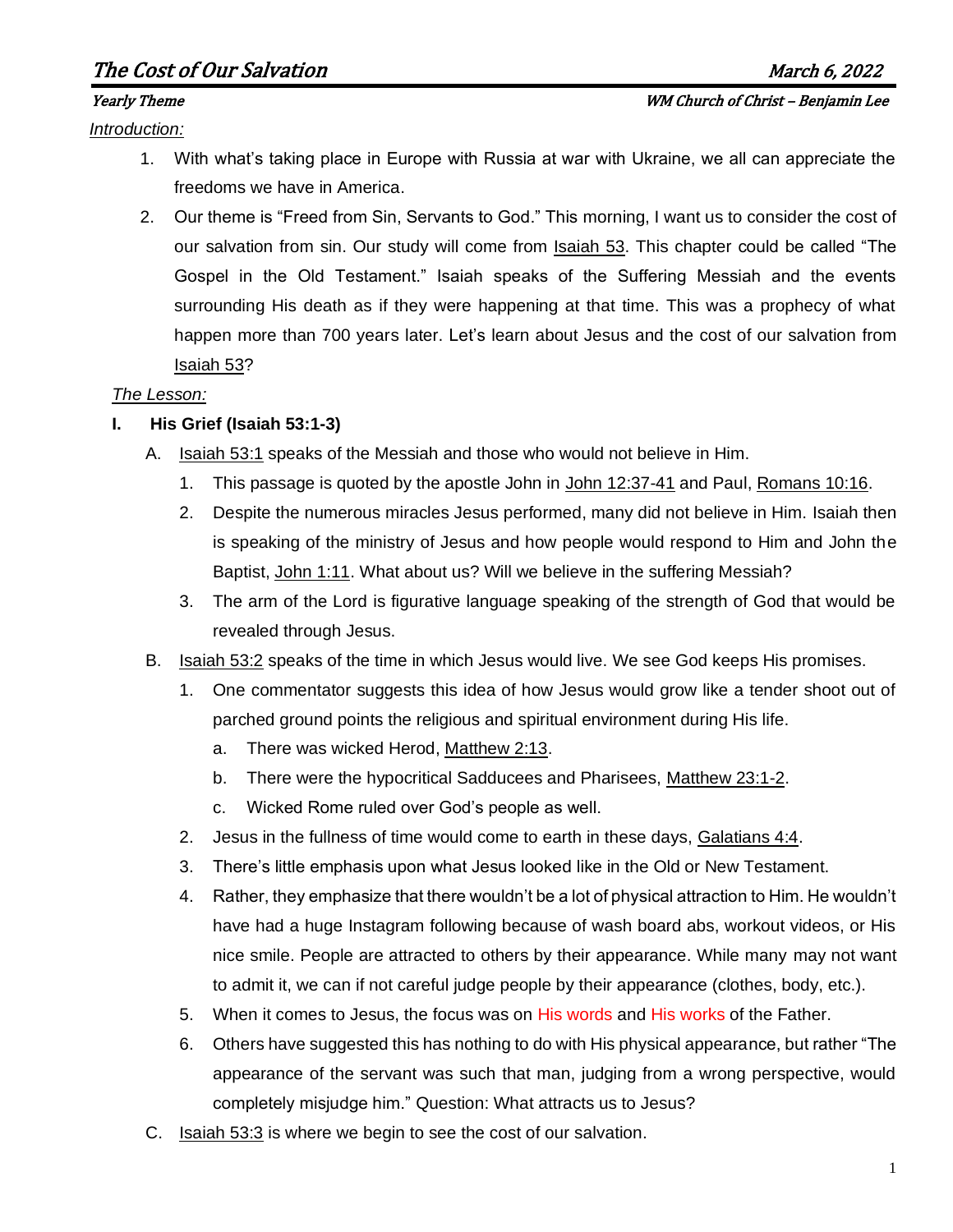- 1. *Despised*: This means to hold in contempt. To have little value or worth. This is how His enemies treated Him, John 8:41, 48.
- 2. *Forsaken or Rejected*: His people often rejected Him, John 1:11; Matthew 13:54-57.
- 3. He was acquainted with grief and sorrows. This sorrow would be the result of sinful man. Jesus came to save sinners, Matthew 1:23. Seeing the sin of the people would create such grief and sorrow. Do we sorrow and grieve over our sins?
- 4. *We did not esteem Him*. There was little interest in Him. Eventually, there would be death.

# **II. His Suffering (Isaiah 53:4-6)**

- A. Verse 4: It would be Jesus who would carry our griefs and sorrows.
	- 1. This text is quoted in Matthew 8:17 after Jesus had performed some miracles. He did see the physical griefs and sorrows of people. He did heal many. But why didn't Jesus just heal everyone? He could have done that in an instant.
	- 2. Because there was another kind of grief and sorrow that needed to be healed. This is with respect to sin. He came to be the propitiation for our sins.
- B. And yet Isaiah is emphasizing how some viewed Jesus' death because of His sins.
	- 1. Notice in Verse 5 Isaiah says, "But" denoting a contrast. Jesus would be wounded for our sins. On His head, His back, His hands, His feet, His side, His body! God allowed Him to suffer for the sins of the world. And He would suffer. Now were seeing the cost.
	- 2. Pierced, crushed (Bruised denoting the emotional and spiritual suffering), and Scourging remind us of the price for our sins (transgressions, iniquities), not HIS, John 19:37.
	- 3. "The chastening (punishment) for our well-being (peace) fell upon Him." Why did He die? For our well-being and for us to have peace with God, Romans 5:1. Because of His scouring (beating we are healed). There's great focus on physical healing. But the healing that will matter for eternity is spiritual healing. To be made straight, to be made right, made whole.
	- 4. Verse 6: Jesus died for all because all will eventually sin, Romans 3:23. This is reason to come to Him. This verse is a great definition of iniquity or sin. Sin is turning away from God's way, going astray.

# **III. His Death and Burial (Isaiah 53:7-9)**

- A. The suffering Messiah was also one who submitted to the Father. So should we.
	- 1. Verse 7: Jesus was referred to as a Lamb, John 1:29. This is the passage the Ethiopian Eunuch was reading in Acts 8. We see more suffering of Jesus. We see these verses foretold by Isaiah in action, Matthew 27:11-14; Luke 23:9.
	- 2. Verse 8: "By oppression and judgment He was taken away." Everything about the trial of Jesus was wrong, bad, biased, and unfair. Three times Pilate said He found no guilt in Him, John 18:38, John 19:4,6.
- B. He was cut off out of the land speaks to His death and burial.